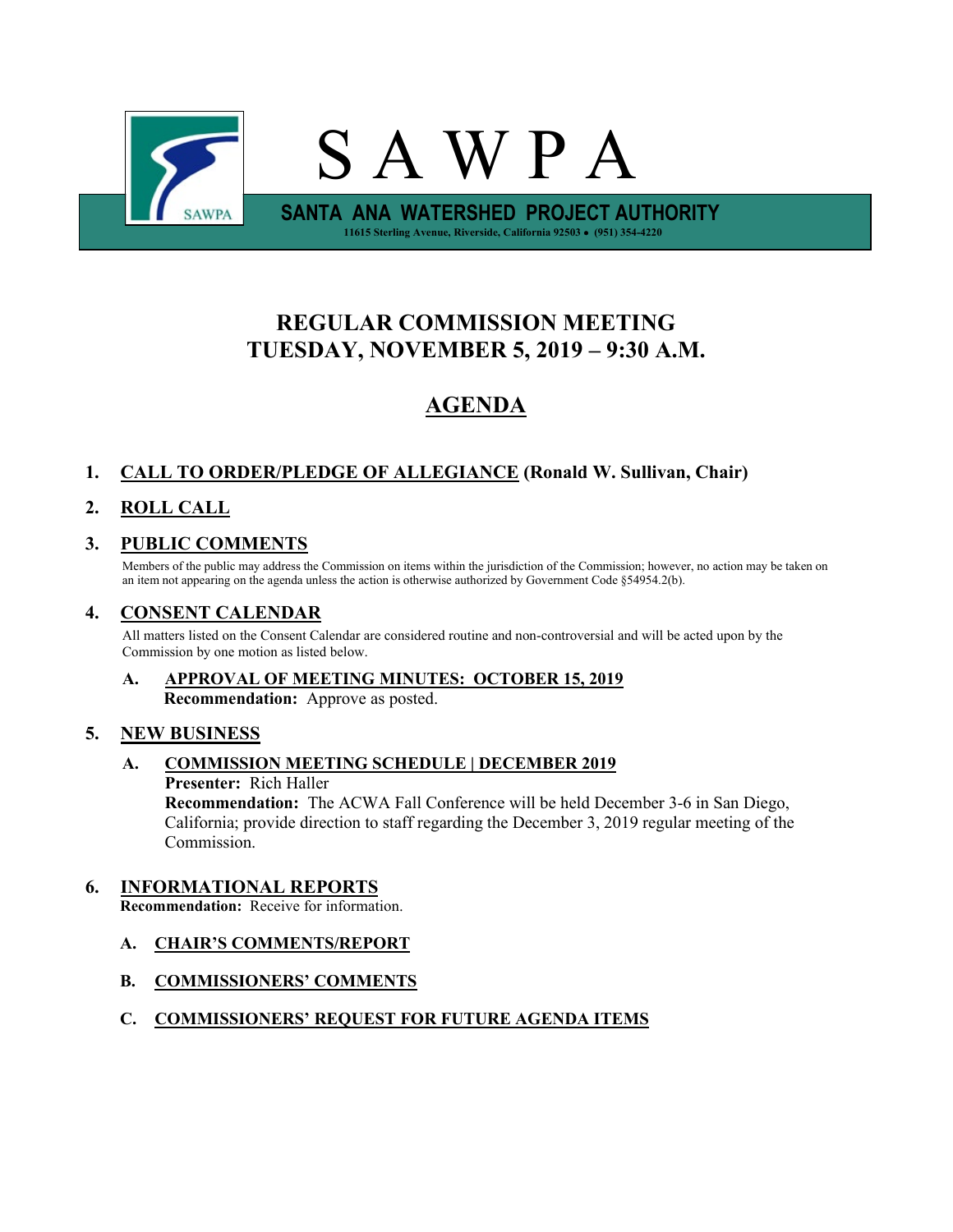#### **7. CLOSED SESSION**

**A. THREAT TO PUBLIC SERVICES OR FACILITIES – PURSUANT TO GOVERNMENT CODE SECTION 54957**

Consultation with Operations Manager and Executive Counsel

#### **B. PUBLIC EMPLOYEE ANNUAL PERFORMANCE EVALUATION – PURSUANT TO GOVERNMENT CODE SECTION 54957** Title: General Manager

#### **8. ADJOURNMENT**

Americans with Disabilities Act: If you require any special disability related accommodations to participate in this meeting, call (951)  $354-4230$  or email kberry@sawpa.org. 48-hour notification prior to the meeting will enable staff to make reasonable arrangements to ensure accessibility for this meeting. Requests should specify the nature of the disability and the type of accommodation requested. Materials related to an item on this agenda submitted to the Commission after distribution of the agenda packet are available for public inspection during normal business hours at the SAWPA office, 11615 Sterling Avenue, Riverside, and available a[t www.sawpa.org,](http://www.sawpa.org/) subject to staff's ability to post documents prior to the meeting.

#### **Declaration of Posting**

I, Kelly Berry, Clerk of the Board of the Santa Ana Watershed Project Authority declare that on Thursday, October 31, 2019, a copy of this agenda has been uploaded to the SAWPA website at [www.sawpa.org](http://www.sawpa.org/) and posted at the SAWPA office, 11615 Sterling Avenue, Riverside, California.

/s/

\_\_\_\_\_\_\_\_\_\_\_\_\_\_\_\_\_\_\_\_\_\_\_\_\_\_\_\_\_\_\_\_\_\_\_\_\_\_\_ Kelly Berry, CMC